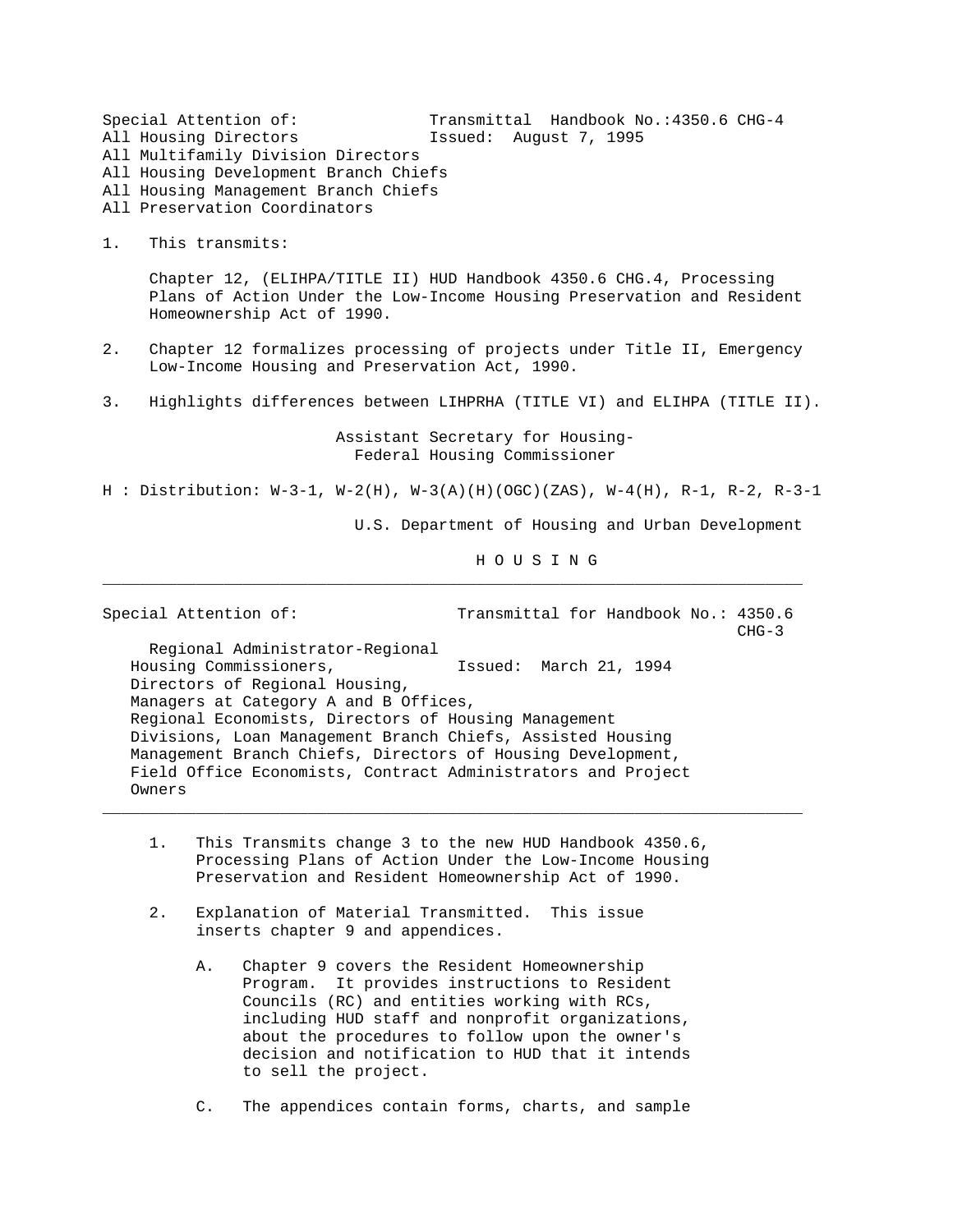letters that will aid project owners, Field Office staff and other Handbook users in the calculation of funding levels for requested incentives, determination of program timeframes, and provision of information to tenants, government entities and project owners.

- 3. Effective Date: Upon receipt.
- 4. Filing Instructions:

Remove: Insert:

Pages vi, vii, viii Pages vi, vii,

ix, x, xi viii, ix, x, xi, xii Chapter 9 and Appendices

> Assistant Secretary for Housing - Federal Housing Commissioner

U.S. Department of Housing and Urban Development

H O U S I N G

Special Attention of: Transmittal for Handbook No.: 4350.6-CHG.2

 Regional Administrator-Regional Housing Commissioners, Directors Issued: 10/8/93 of Regional Housing, Managers of Category A and B Offices, Regional Economists, Directors of Housing Management Divisions, Loan Management Branch Chiefs, Assisted Housing Management Branch Chiefs, Directors of Housing Development, Field Office Economists, Contract Administrators and Project Owners

 $\mathcal{L}_\mathcal{L}$  , which is a set of the set of the set of the set of the set of the set of the set of the set of the set of the set of the set of the set of the set of the set of the set of the set of the set of the set of

\_\_\_\_\_\_\_\_\_\_\_\_\_\_\_\_\_\_\_\_\_\_\_\_\_\_\_\_\_\_\_\_\_\_\_\_\_\_\_\_\_\_\_\_\_\_\_\_\_\_\_\_\_\_\_\_\_\_\_\_\_\_\_\_\_\_\_\_\_\_\_\_\_\_\_

\_\_\_\_\_\_\_\_\_\_\_\_\_\_\_\_\_\_\_\_\_\_\_\_\_\_\_\_\_\_\_\_\_\_\_\_\_\_\_\_\_\_\_\_\_\_\_\_\_\_\_\_\_\_\_\_\_\_\_\_\_\_\_\_\_\_\_\_\_\_\_\_\_\_\_

## 1. This Transmits

 change 2 to the new HUD Handbook 4350.6, Processing Plans of Action Under the Low-Income Housing Preservation and Resident Homeownership Act of 1990.

- 2. Explanation of Material Transmitted. This issue inserts Chapters 10 and 11.
	- A. Chapter 10 covers issues relevant to any tenant displacement that may occur in conjunction with the approval of a Plan of Action. Please note that the Uniform Relocation Act does not apply to projects prepaid under the Preservation process.
	- B. Chapter 11 provides guidance to the Field Office when servicing a project after execution of the Use agreement and implementation of the Plan of Action.
	- C. Contains Appendices that provide information (by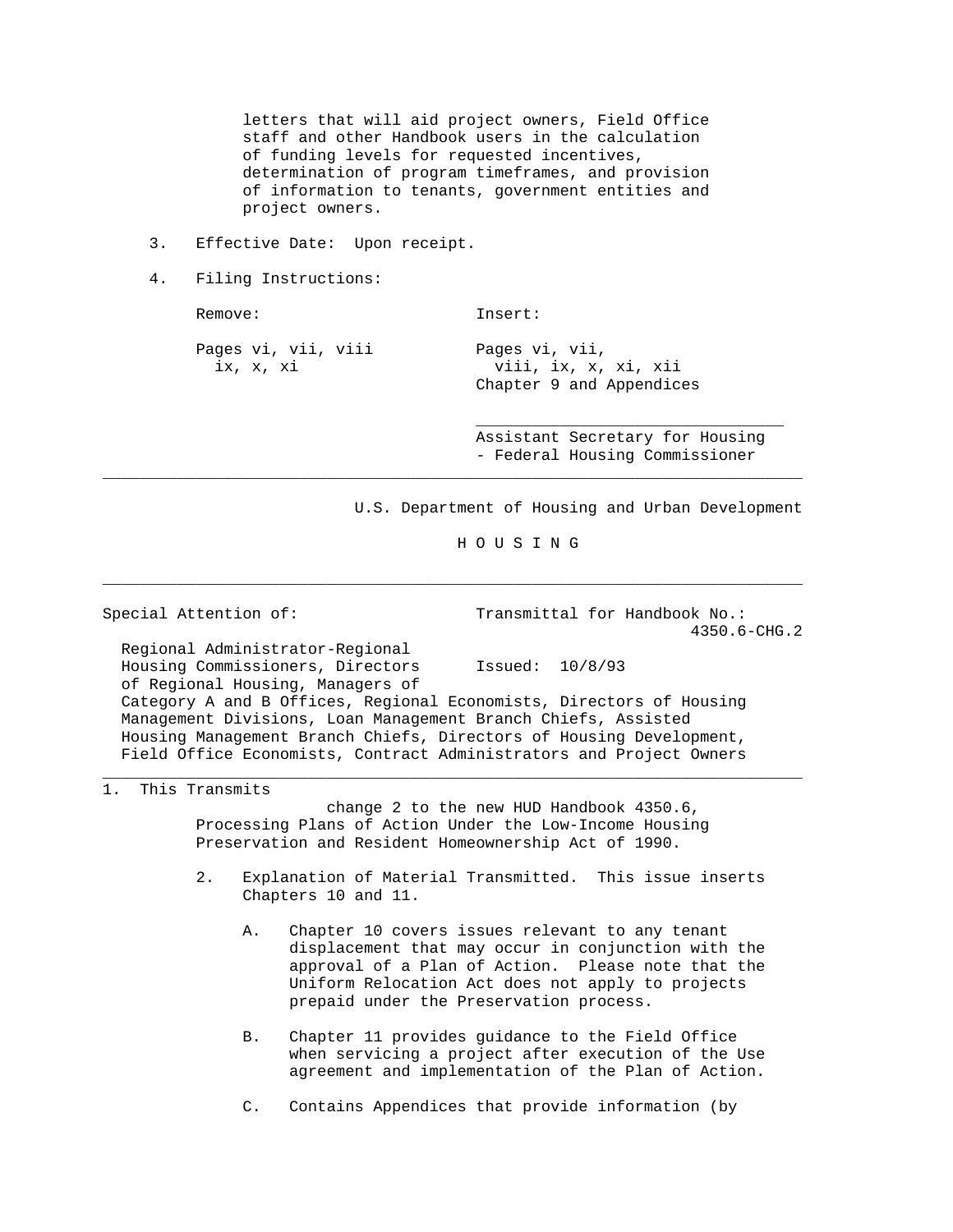way of sample letters/notices) to tenants and owners about the preservation process with respect to displaced tenants and forms to aid in the calculation of project and tenant rents.

3. Effective Date: Upon receipt.

 $\mathcal{L}_\mathcal{L}$  , which is a set of the set of the set of the set of the set of the set of the set of the set of the set of the set of the set of the set of the set of the set of the set of the set of the set of the set of

\_\_\_\_\_\_\_\_\_\_\_\_\_\_\_\_\_\_\_\_\_\_\_\_\_\_\_\_\_\_\_\_\_\_\_\_\_\_\_\_\_\_\_\_\_\_\_\_\_\_\_\_\_\_\_\_\_\_\_\_\_\_\_\_\_\_\_\_\_\_\_\_\_\_\_

 4. Filing Instructions: Insert Chapters 10 and 11 and corresponding appendices into HUD Handbook 4350.6.

> Assistant Secretary for Housing - Federal Housing Commissioner

 $W-3-1, W-2(H), W-3(A)(H)(OGC)(ZAS), W-4(H), R-1, R-2, R-3,$ 

R-3-2,R-3-3,R-6,R-6-1,R-6-2,R-7,R-7-1,R-8-Special

Distribution to Field Offices and State Agencies

U.S. Department of Housing and Urban Development

H O U S I N G

Special Attention of:

 Regional Administrator-Regional Transmittal Handbook No.: 4350.6-CHG.1 Housing Commissioners, Directors of Regional Housing, Managers of Category A and B Issued:  $1/7/93$  Offices, Regional Economists, Directors of Housing Management Divisions, Loan Management Branch Chiefs, Assisted Housing Management Branch Chiefs, Directors of Housing Development, Field Office Economists, Contract Administrators and Project Owners

\_\_\_\_\_\_\_\_\_\_\_\_\_\_\_\_\_\_\_\_\_\_\_\_\_\_\_\_\_\_\_\_\_\_\_\_\_\_\_\_\_\_\_\_\_\_\_\_\_\_\_\_\_\_\_\_\_\_\_\_\_\_\_\_\_\_\_\_\_\_\_\_\_\_\_

- 1. This Transmits change 1 to the new HUD Handbook 4350.6, Processing Plans of Action Under the Low-Income Housing Preservation and Resident Homeownership Act of 1990.
- 2. Explanation of Material Transmitted. This issue inserts chapters 7 and 8 and appendices.
	- A. Chapter 7 covers the voluntary and mandatory sale process. It provides instructions to HUD staff and project owners about the procedures to follow upon the owner's decision and notification to HUD that it intends to sell the project.
	- B. Chapter 8 describes the content of Plans of Action and the criteria HUD staff will use to evaluate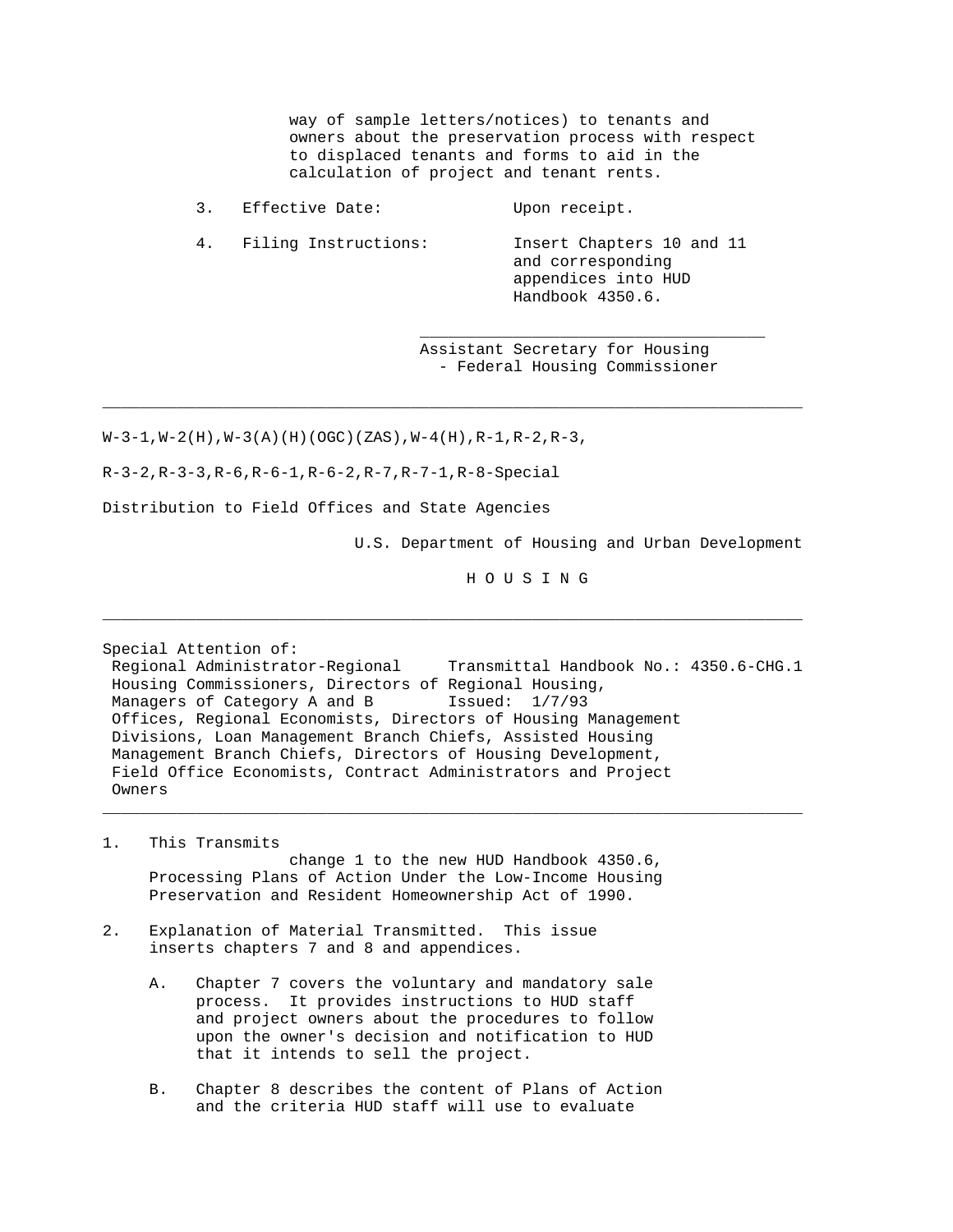them.

 C. The appendices contain forms, charts, and sample letters that will aid project owners, Field Office staff and other Handbook users in the calculation of funding levels for requested incentives, determination of program timeframes, and provision of information to tenants, government entities and project owners. The timelines in Appendices 1-1A, 1-1B, and 1-1C, replace those that were in the previous issue.

- 3. Effective Date: Upon receipt.
- 4. Filing Instructions: Remove: Insert: Pages iii, iv, v, Pages iii, iv, v, vi, and Appendices  $\overline{v}$  vi, vii, viii, ix, x, 1-1A, 1-1B and 1-1C xi, Chapters 7 and 8 dated  $4/92$  and Appendices 1-1A, 1-1B, and 1-1C of Handbook 4350.6 dated 1/93  $\mathcal{L}_\text{max}$  , and the set of the set of the set of the set of the set of the set of the set of the set of the set of the set of the set of the set of the set of the set of the set of the set of the set of the set of the Assistant Secretary for Housing - Federal Housing Commissioner U.S. Department of Housing and Urban Development Office of Housing Special Attention of: Transmittal Handbook No.: 4350.6 Regional Administrators-Regional Housing Commissioners, Directors Issued: 4/10/92 of Regional Housing, Managers of Category A and B Offices, Regional Economists, Directors of Housing Management Divisions, Loan Management Branch Chiefs, Assisted Housing Management Branch Chiefs, Directors of Housing Development, Field Office Economists, Contract Administrators, and Project Owners 1. This Transmits The first six chapters of a new HUD Handbook 4350.6, Processing Plans of Action Under the Low-Income Housing Preservation and Resident Homeownership Act of 1990. Chapters 7-11 are reserved. 2. Explanation of Materials Transmitted. The purpose of this Handbook is to: A. Provide information to HUD Field Office staff and owners of eligible low-income housing about processing and approving Plans of Action for terminating or extending affordability